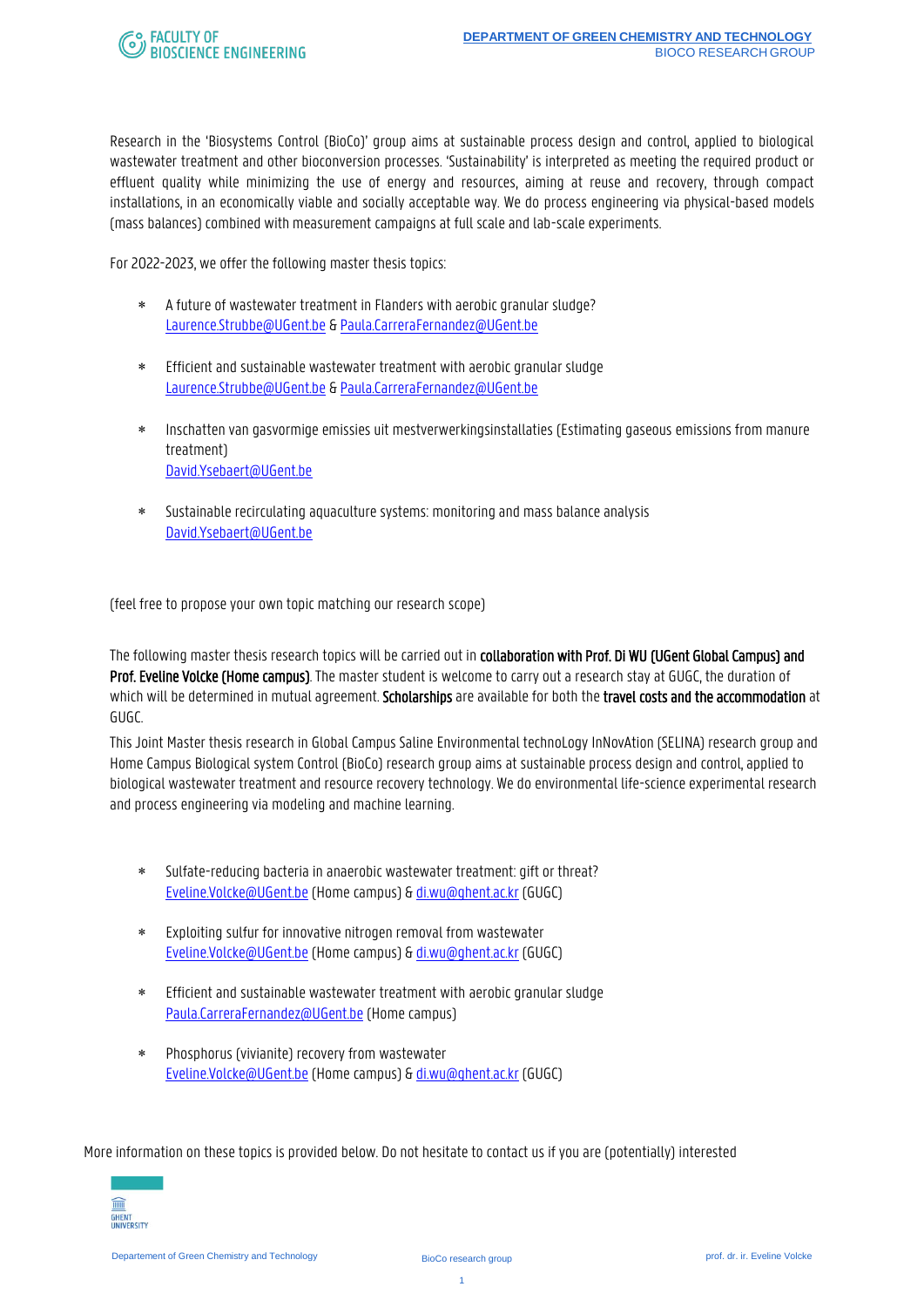### A future of wastewater treatment in Flanders with aerobic granular sludge?

#### **Summary**

The Flemish wastewater treatment sector faces a major challenge. In the near future, the capacity of the current wastewater treatment plants needs to be increased by 30%. This is due to population growth and stricter effluent quality targets. Aerobic granular sludge offers a promising solution. In this innovative process, bacteria grow in granules which settle faster than the flocs in conventional systems. This means that a larger amount of biologically active sludge is retained inside the reactor, which increases the capacity of existing installations. Thus, the aerobic granular sludge process can treat the same volume of wastewater with less space and less aeration costs compared to conventional processes.

The aerobic granular sludge process has been successfully implemented at full-scale. The specific design maximizes the growth of granules and the efficiency of the process. However, the implementation of the aerobic granular sludge technology in existing installations remains largely unexplored. Still, with this alternative, one could potentially profit from the compactness and energy savings of the aerobic granular sludge technology without the need to re-build existing wastewater treatment plants or to expropriate adjacent land area to extend their capacity. Implementing granular sludge into existing wastewater treatment plants would be particularly promising in regions such as Flanders, which have a relatively young wastewater treatment infrastructure.

In this thesis, you will study how aerobic granular sludge could best be integrated in existing wastewater treatment plants to extend their capacity and/or realize energy and cost savings. For the evaluation and optimization of the different alternatives, you will perform model simulations.

| Promotors: | prof. dr. ir. Eveline Volcke (Eveline.Volcke@UGent.be)  |
|------------|---------------------------------------------------------|
|            | dr. ir. Paula Carrera (Paula.CarreraFernandez@UGent.be) |
|            |                                                         |

Tutors: ir. Laurence Strubb[e \(Laurence.Strubbe@UGent.be\)](mailto:(Laurence.Strubbe@UGent.be))

Keywords: Biological wastewater treatment, modelling, simulation, design, control, activated sludge, aerobic granular sludge, CAPTURE

Relevant for: Campus Coupure: Bio-ir -Chemie en bioprocestechnologie, Campus Coupure: Bio-ir – Milieutechnologie, Campus Coupure: Msc in Environmental Science and Technology

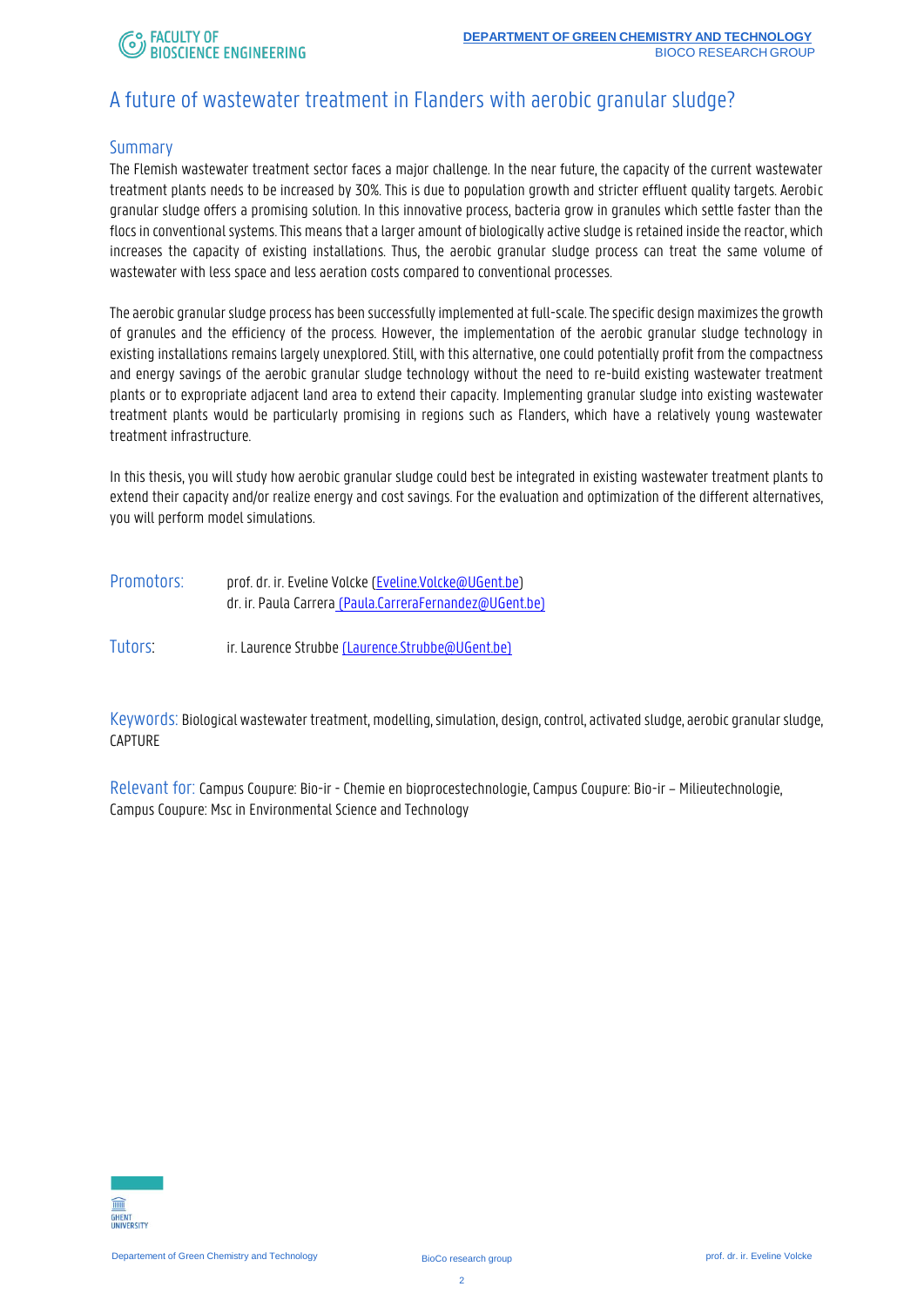# Efficient and sustainable wastewater treatment with aerobic granular sludge

#### Summary

The aerobic granular sludge technology is a true revolution in the field of wastewater treatment and also offers great potential for resource recovery. It has been widely applied for municipal wastewater treatment, but not yet so much for industrial wastewater treatment). One major knowledge gap is the removal of particulate (not soluble) compounds, which can contribute up to 50% of the total organic content present in the wastewater. This process has a big impact on the overall reactor performance, but it is still not well-understood (e.g., involved mechanisms, effect of operational parameters such as oxygen, pH, temperature).

The aim of this master thesis is to investigate the removal mechanisms and develop smart control strategies for the efficient removal of particulate compounds from wastewater with aerobic granular sludge. This research will mainly consist of experimental work, complemented with mathematical modelling and simulation.

In this thesis, you will gain hands on experience on the operation of lab-scale aerobic granular sludge reactors. Besides, you will collect and analyse data, and evaluate several scenarios through batch tests to study the biological processes and find the best operational conditions for the removal of particulate compounds.

- Promotors: prof. dr. ir. Eveline Volcke [\(Eveline.Volcke@UGent.be\)](mailto:Eveline.Volcke@UGent.be) dr. ir. Paula Carrera [\(Paula.CarreraFernandez@UGent.be\)](mailto:(Paula.CarreraFernandez@UGent.be))
- Tutors: ir. Laurence Strubb[e \(Laurence.Strubbe@UGent.be\)](mailto:(Laurence.Strubbe@UGent.be))

Keywords: biological wastewater treatment, lab-scale experiments, modelling, particulate compounds, aerobic granular sludge, CAPTURE

Relevant for: Campus Coupure: Bio-ir -Chemie en bioprocestechnologie, Campus Coupure: Bio-ir –Milieutechnologie, Campus Coupure: Msc in Environmental Science and Technology

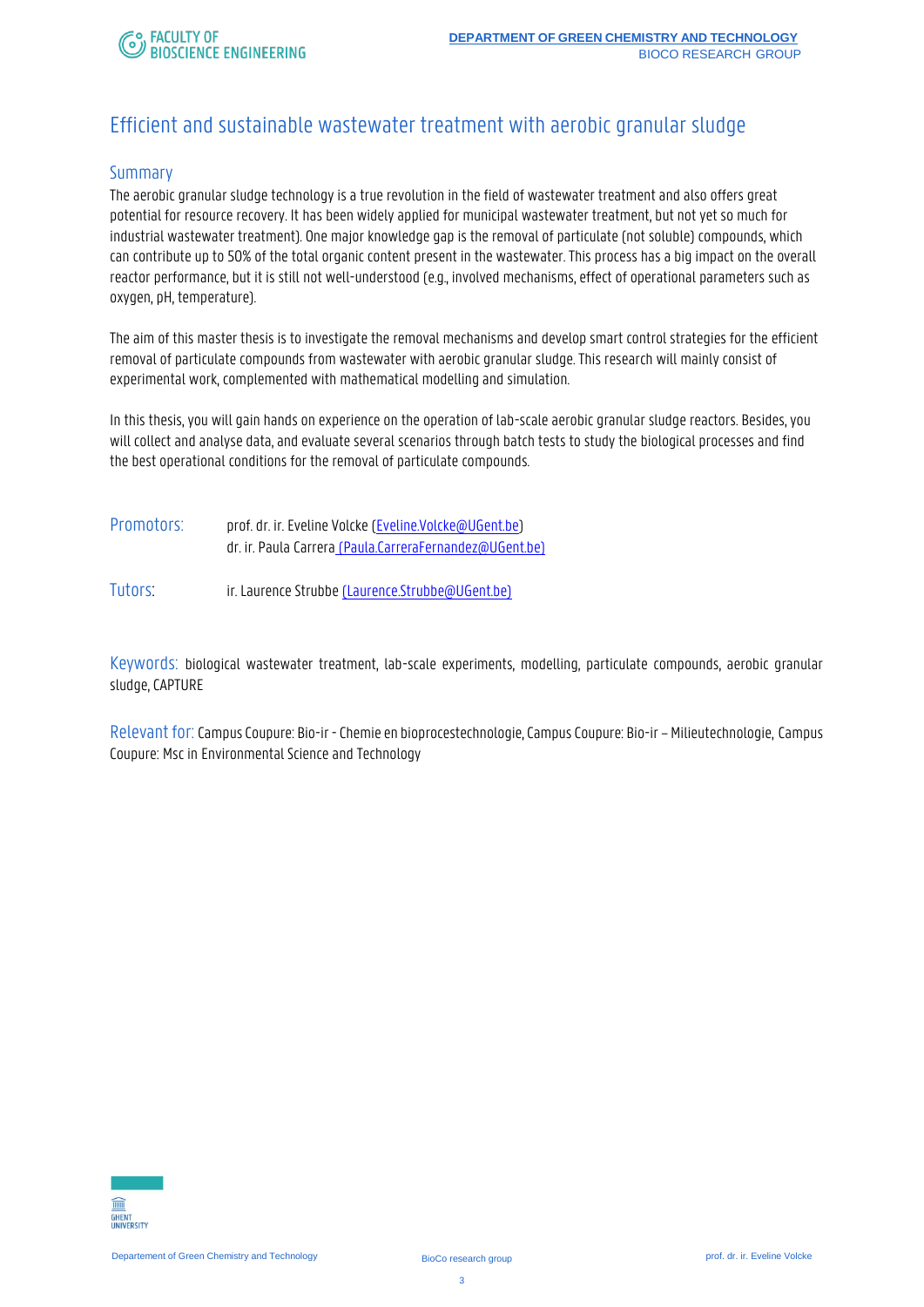# Inschatten van gasvormige emissies uit mestverwerkingsinstallaties Estimating gaseous emissions from manure treatment

### Summary

In opdracht van de Vlaamse Milieumaatschappij (VMM, MilieuEmissie Inventaris Lucht) dient het bestaande Emissie Model Ammoniak Vlaanderen (EMAV2.1) te worden uitgebreid met CH4, N2O en NO. Deze taak wordt opgenomen door het Vlaams Instituut voor Landbouw- en Visserijonderzoek (ILVO). Het bestaande EMAV2.1 incorporeert het emissiestadium 'mestverwerking' wat resulteert in een inschatting van de NH3-emissie. Het is echter geweten dat de met EMAV2.1 berekende NH3-emissie in vele gevallen niet strookt met de realiteit en heel wat ruimte laat voor verbetering. Daarnaast wenst men het EMAV2.1-model uit te breiden met de broeikasgassen methaan (CH4) en lachgas (N2O), en met NO. In deze masterproef zal je op basis van beschikbare data en informatie de meest toegepaste mestverwerkingsconfiguraties in kaart brengen. Voor deze configuraties zal je massabalansen opstellen en een inschatting maken van de emissies van NH3, CH4, en N2O. Je kan hierbij rekenen op de ondersteuning van experts van ILVO, VCM (Vlaams Centrum voor mestverwerking), en van je promotor. Jouw taak bestaat erin de bestaande informatie en complementaire expertise samen te brengen. Deze resultaten van dit masterproefwerk zullen rechtstreeks gevoed worden aan de werkgroep rond mestverwerking voor de EMAV-uitbreidingsstudie.

Dit is jouw kans om mee input te geven aan het beleid rond stikstof- en broeikasgasemissies in Vlaanderen!

Promotors: prof. dr. ir. Eveline Volcke [\(Eveline.Volcke@UGent.be\)](mailto:Eveline.Volcke@UGent.be) dr. ir. Peter Demeyer [\(peter.demeyer@ilvo.vlaanderen.be\)](mailto:peter.demeyer@ilvo.vlaanderen.be) Tutors: ir. David Ysebaert [\(David.Ysebaert@UGent.be\)](mailto:David.Ysebaert@UGent.be) Donald Dekeyser [\(Donald.Dekeyser@ilvo.vlaanderen.be\)](mailto:Donald.Dekeyser@ilvo.vlaanderen.be)

Key words: gasvormige emissies, ammoniak (NH3), methaan (CH4), lachgas (N2O), mestverwerking, mestbewerking

Relevant for: Campus Coupure: Bio-ir – Milieutechnologie, Campus Coupure: Bio-ir – Landbouwkunde

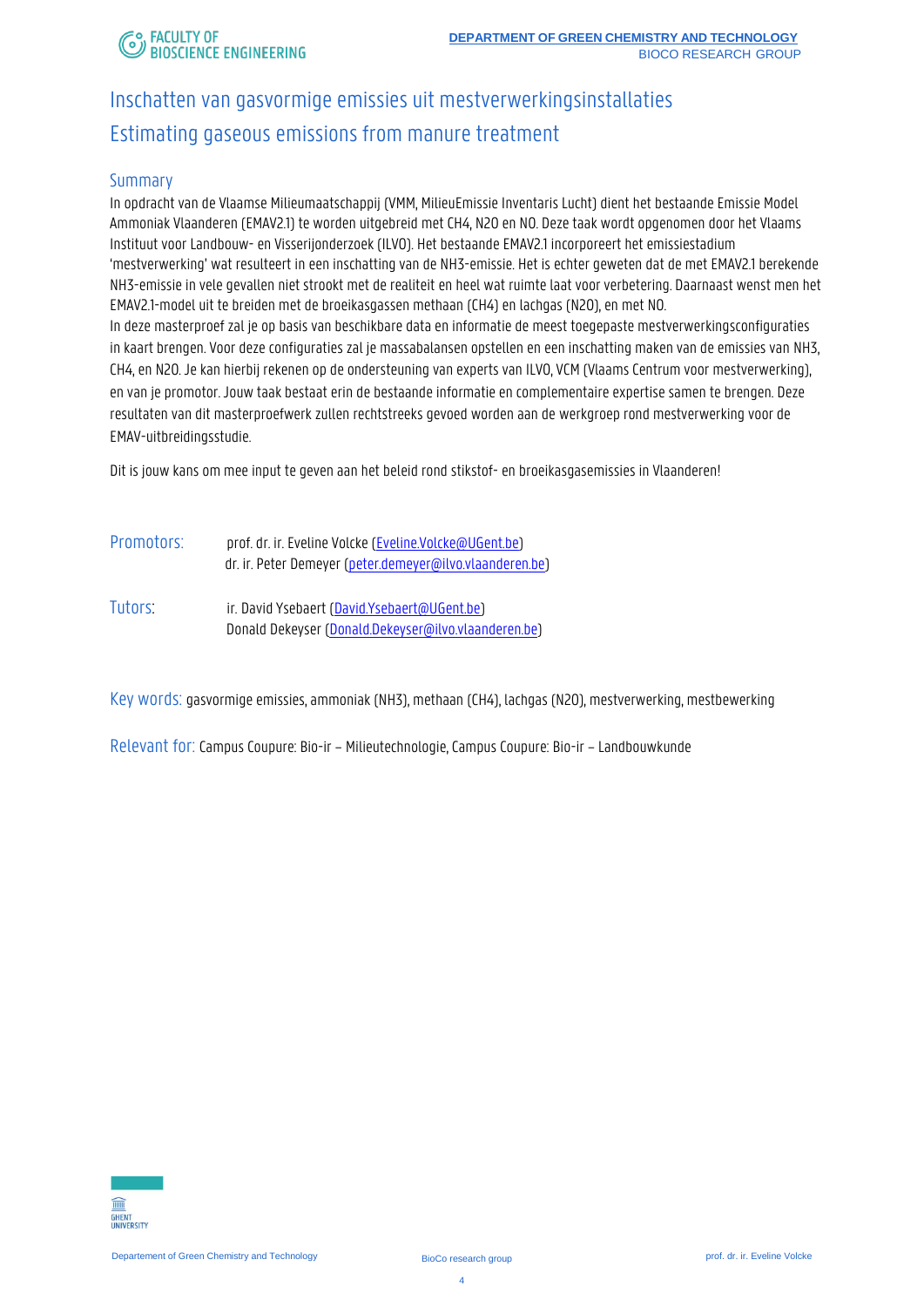### Sustainable recirculating aquaculture systems: monitoring and mass balance analysis

#### **Summary**

Recirculating aquaculture systems (RAS) are applied to grow commercially important aquatic organisms such as shrimp and fish in a controlled environment. The RAS reuses most of the water within the system and is considered a sustainable way of doing aquaculture. The advantages of using a RAS entail a low water use, efficient land and energy use, easy harvesting and disease control. To preserve the quality of the water which is reused within the system, RAS also requires a water treatment unit e.g. a trickling filter, moving bed bioreactor (MBBR) etc.

A RAS pilot setup with shrimp is installed in blok F of FBW Campus Coupure. It is part of a collaboration between the start-up company ZILT, which is specialized in biotechnical developments for RAS, and the 'Lab for Aquaculture & Artemia Reference Center'. During 2022, a larger RAS infrastructure will be constructed at the 'Otterburcht' site near the Ghelamco Arena within the R&D facility of ZILT. Collaboration with the work field will also be an important part of this thesis.

This master thesis will focus on tackling some of the challenges regarding measurements within this RAS. More specifically, the high salinity of the water makes it difficult to use sensors to accurately measure e.g. the low ammonia concentration in the water. This ammonia can be toxic for the shrimp at low concentrations, thus tracking these concentrations is crucial for a successful culture. This thesis will investigate whether mass balances and correlations between components in the water can provide accurate estimates of concentrations. Both modelling and data from lab/pilot scale setups will be used to address these challenges. The potential for automation of certain measurements can also be investigated.

| Promotors: | prof. dr. ir. Eveline Volcke (Eveline.Volcke@UGent.be) |
|------------|--------------------------------------------------------|
|            | Dr. Mieke Eggermont (mieke.eggermont@zilt.eu)          |

Tutor: Dr. ir. Anamaria Rekecki [\(anna@zilt.eu\)](mailto:anna@zilt.eu) ir. David Ysebaert [\(David.Ysebaert@ugent.be\)](mailto:David.Ysebaert@ugent.be)

Key words: RAS, aquaculture, modelling, mass balances, sensors, wastewater treatment

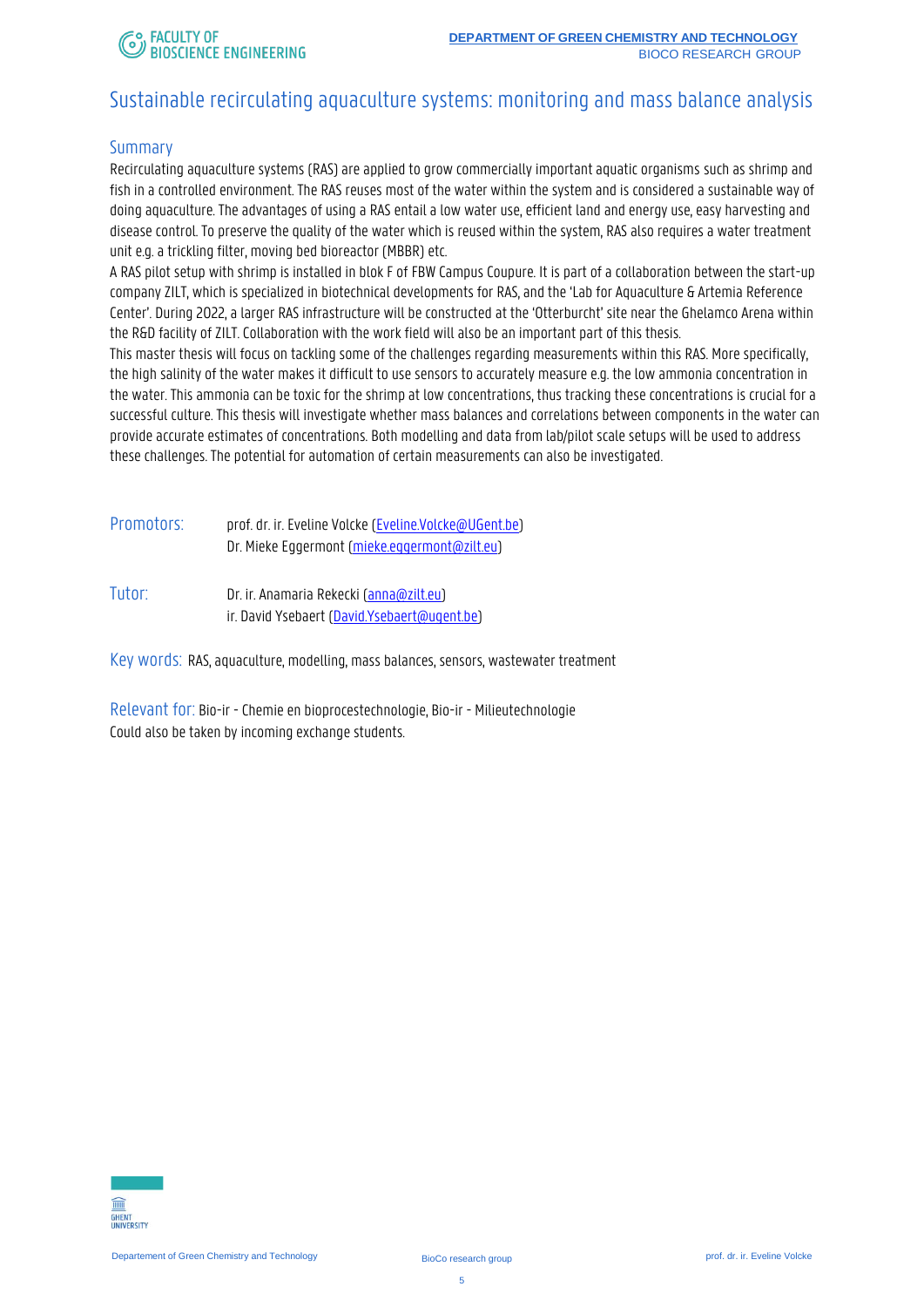### Sulfate-reducing bacteria in anaerobic wastewater treatment: gift or threat?

### Summary

The presence of sulfur compounds in wastewater is often overlooked, or only considered to mitigate associated adverse effects. Indeed, the formation of sulfide under (local) anaerobic conditions may give rise to odour nuisance, corrosion problems and health risks. Still, the presence of sulfur compounds during anaerobic wastewater treatment can also be an asset, offering the potential for resource recovery.

This master thesis project aims to optimize the potential benefits and to reduce the negative impacts of sulfur during anaerobic treatment. Sulfur-based recovery technologies will beevaluated in order to provide suitable guidelines for application to various waste(water) streams.

In this thesis, you will collect and analyse data, and investigate several scenarios through simulation with available models in Matlab-Simulink and/or Python. In case the master student opts for a research stay in Korea, lab-scale experimental work can be carried out as well.

- Promotors: prof. dr. ir. Eveline Volcke [\(Eveline.Volcke@UGent.be\)](mailto:Eveline.Volcke@UGent.be) (Home campus) Prof. dr. ir. Di WU [\(di.wu@ghent.ac.kr\)](mailto:di.wu@ghent.ac.kr) (GUGC)
- Tutor: To be confirmed

Keywords: biological wastewater treatment, anaerobic, modelling, simulation, sulfate-reducing bacteria, innovative process schemes, CAPTURE

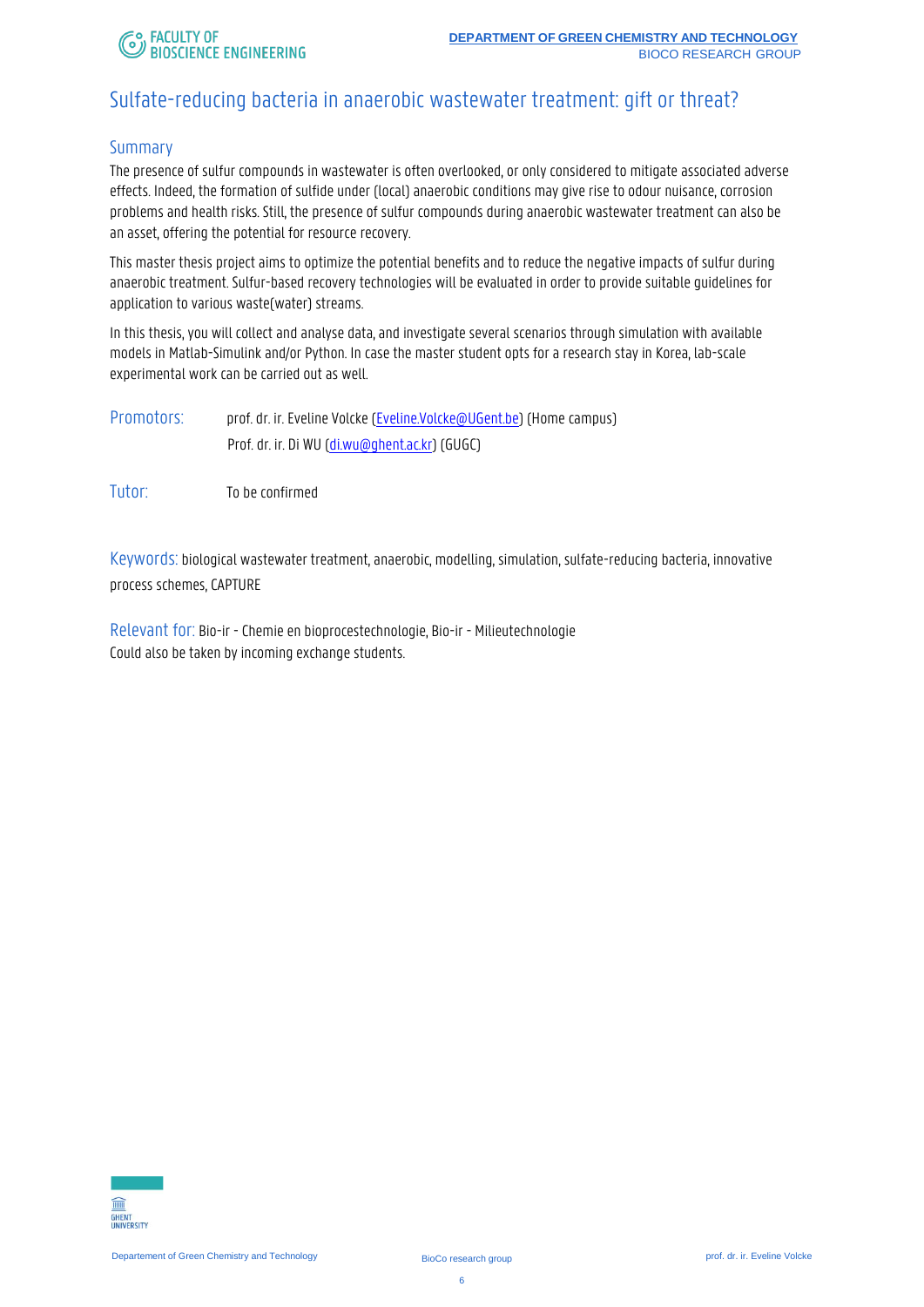# Exploiting sulfur for innovative nitrogen removal from wastewater

#### Summary

Biological nitrogen removal during municipal wastewater treatment is crucial for both human health and the environment. Conventional technologies consist of nitrification followed by denitrification on organic carbon, additional amounts of which may need to be dosed. In the meantime, many wastewater treatment installations cope with problems related to sulfide (e.g. odour, corrosion, toxicity).

However, sulfide can be used beneficially via sulfur-based denitrification. It relies on the activity of autotrophic microorganisms that are capable of oxidizing sulfide or elemental sulfur while reducing nitrate and nitrite. This innovative and cost-effective process holds advantages over heterotrophic denitrification in terms of reduced sludge production and lower electron donor costs. A strategy that could even further optimize the process is shortcut nitrification to nitrite (25% lower aeration) coupled to shortcut denitrification of nitrite (40% less electron donor).

This master thesis will evaluate the performance of different sulfur-based denitrification process configurations, through mathematical modelling and simulation. Control strategies will be implemented for process optimization. Overall, this master thesis aims to provide a proof of concept for the proposed sulfur-based denitrification technology.

Promotors: prof. dr. ir. Eveline Volcke [\(Eveline.Volcke@UGent.be\)](mailto:Eveline.Volcke@UGent.be) (Home campus) Prof. dr. ir. Di WU [\(di.wu@ghent.ac.kr\)](mailto:di.wu@ghent.ac.kr) (GUGC)

Tutor: To be confirmed

Key words: biological wastewater treatment, modelling, simulation, sulfur cycle, CAPTURE

Relevant for: Bio-ir - Chemie en bioprocestechnologie, Bio-ir - Milieutechnologie

Could also be taken by incoming exchange students.

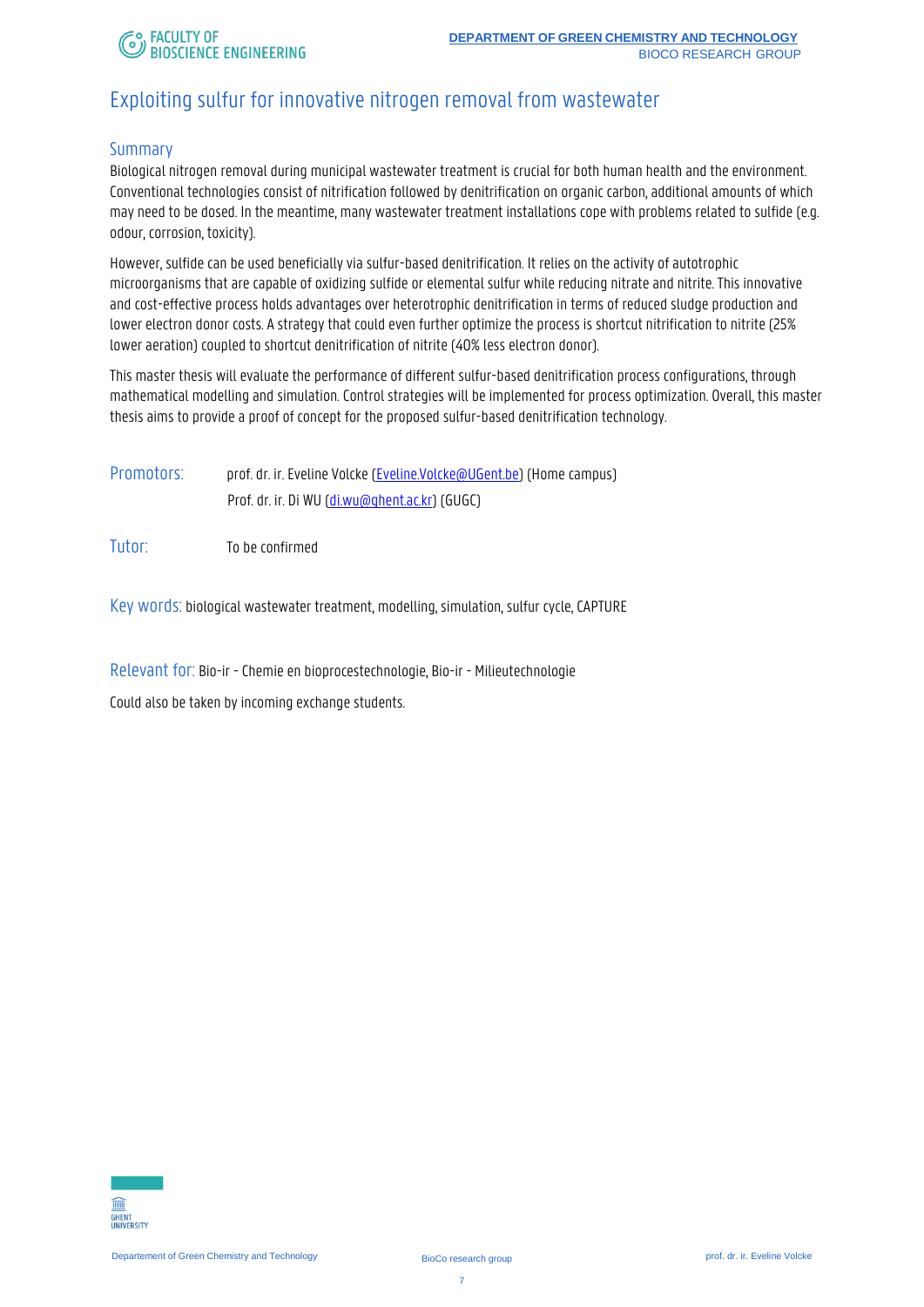### Efficient and sustainable wastewater treatment with aerobic granular sludge

### Summary

The aerobic granular sludge technology is a true revolution in the field of wastewater treatment and also offers great potential for resource recovery. It has been widely applied for municipal wastewater treatment, but not yet so much for industrial wastewater treatment). One major knowledge gap is the removal of particulate (not soluble) compounds, which can contribute up to 50% of the total organic content present in the wastewater. This process has a big impact on the overall reactor performance, but it is still not well-understood (e.g., involved mechanisms, effect of operational parameters such as oxygen, pH, temperature).

The aim of this master thesis is to investigate the removal mechanismsand develop smart control strategies for the efficient removal of particulate compounds from wastewater with aerobic granular sludge. This research will mainly consist of experimental work, that can be complemented with mathematical modelling and simulation.

In this thesis, you will gain hands on experience on the operation of lab-scale aerobic granular sludge reactors. Besides, you will collect and analyze data, and evaluate several scenarios through batch tests to study the biological processes and find the best operational conditions for the removal of particulate compounds.

This Master thesis research will be carried out in collaboration between Prof. Eveline Volcke (UGent home campus, BioCo research group) and Prof. Di WU (UGent Global Campus Korea – GUGC; SELINA research on Saline Environmental technoLogy InNovAtion). We aim at sustainable process design and control, applied to biological wastewater treatment and resource recovery technology. We do environmental life-science experimental research and process engineering via modeling.

The master student is welcome to carry out a research stay at GUGC, the duration of which will be determined in mutual agreement. Scholarships are available for both the travel costs and the accommodation.

| Promotors: | prof. dr. ir. Eveline Volcke (Eveline.Volcke@UGent.be) (Home campus) |
|------------|----------------------------------------------------------------------|
|            | Prof. dr. ir. Di WU (di.wu@ghent.ac.kr) (GUGC)                       |

Tutor: dr. ir. Paula Carrera [\(Paula.CarreraFernandez@UGent.be\)](mailto:(Paula.CarreraFernandez@UGent.be))

Keywords: biological wastewater treatment, lab-scale experiments, modelling, particulate compounds, aerobic granular sludge, CAPTURE